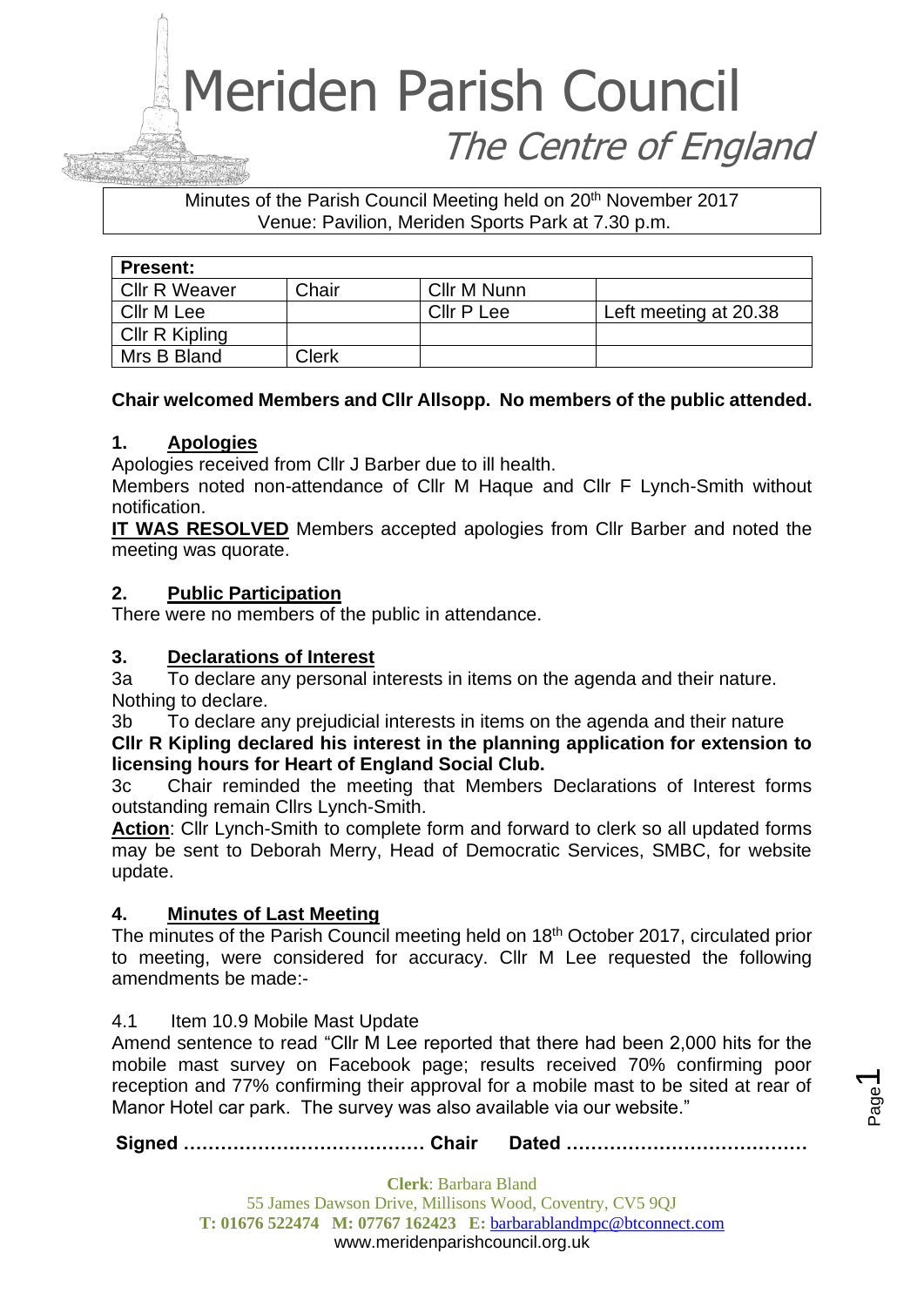### Meriden Parish Council The Centre of England

4.2 Item 12.1 Neighbourhood Planning Update

Remove October date to read "The next Neighbourhood Planning group meeting is arranged for 8<sup>th</sup> November 2017."

4.3 Item 17 Date of Next Meeting

Remove August to read "The next Meeting of Meriden Parish Council is to be held on 20<sup>th</sup> November 2017 at 7.30 pm venue Pavilion, Meriden Sports Park."

Subject to the above amendments being made Members approved the minutes as a true record.

**IT WAS RESOLVED** Cllr M Lee proposed approval of the minutes of Parish Council meeting held on 18<sup>th</sup> October 2017, seconded by Cllr R Kipling.

#### **5. Finance**

5.1 Approve November Payments

The clerk circulated November payments for consideration and approval.

(i) Meriden Parish Council November payments £6,696.07.

Cllr M Lee advised that (1) the sum of £384 for Stratford District Council referred to the business questionnaire which is provided for in the Locality Grant funding and (2) the sum of £2,561.49 for Heritage Lottery Fund is the grant pay-back of unused funding secured by WW1 Committee.

**IT WAS RESOLVED** Cllr R Kipling proposed approval of Meriden Parish Council November payments of £6,696.07 seconded by Cllr P Lee.

(ii) Meriden Sports Park November payments £3,219.47

The clerk confirmed that the sum of £217.31 for Fortress was for a 3 month period from December to February 2018.

**IT WAS RESOLVED** Cllr R Kipling proposed approval of Meriden Sports Park November payments of £3,219.47 seconded by Cllr M Lee.

5.2 Indicative Precept Tax Base & Proposed Precept Increase

Chair reported that finance committee had met on 13<sup>th</sup> November and considered precept v. top-up grant decrease and what percentage increase to apply for 2018-19 budget; chair further advised information received from SMBC Corporate Accountancy confirmed the provisional parish support grant allocations for 2018-19 and there is a decrease of 60% from the previous year. This brings Meriden's support grant down to £594 for 2018/19. It was also reported that although locally there is no cap, SMBC has in the past queried precept increases beyond 3%. The provisional council tax base and support grant figures will be communicated to parish councils week commencing 11th December 2017. Members considered the information shared and agreed any decision be deferred to December's meeting.

**Action:** Clerk to receive indicative council tax base and support grant from SMBC and add 3% increase for December's meeting.

**Signed ………………………………… Chair Dated …………………………………**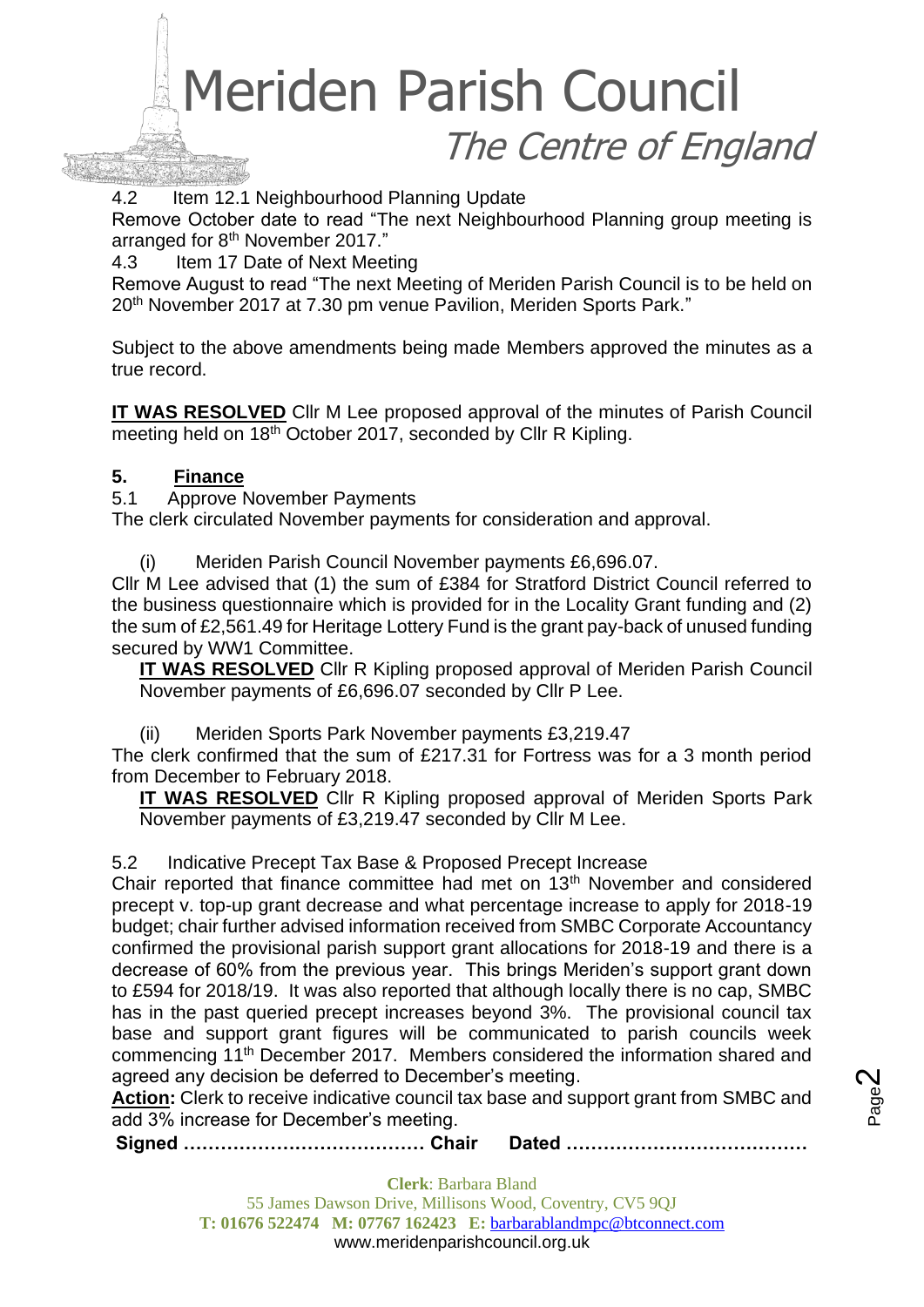### Meriden Parish Council The Centre of England

#### 5.3 Finance Committee Recommendation for Budget 2018-19

Chair advised that preliminary budget preparations are underway based on a 3% uplift. Budget assumptions accompany the first draft based on actuals to date. Finance committee recommendation is to approve the preliminary budget preparation subject to indicative council tax base and support grant. Clerk stated that Members should consider the decrease in support grant and may wish to consider a 3.5% increase to realise a full 3% uplift. Members acknowledged the work and efforts of preliminary budget preparation and thanked finance committee. Members deferred decision to December's meeting.

Action: Finance committee to review draft budget when indicative council tax base is received. The next finance meeting is arranged for 11<sup>th</sup> December 2017.

#### **6. Progress Reports**

6.1 Village Hall Management Committee Nothing to report.

#### 6.2 War Memorials

Cllr P Lee reported that another successful Remembrance Sunday Service had taken place. However there are missing cones that will be required for the Centenary Service 2018. Funding should be allocated to replenish cone stocks. **Action:** Cllr P Lee and finance committee.

Cllr P Lee advised that he has been contacted by St Laurence PCC regarding the War Memorial site and request for the parish council to take over responsibility of maintenance and transfer of land. The PCC has requested some dates for a December meeting to discuss and consider options. Consideration was given to the dates available and agreement was reached for  $4<sup>th</sup>$  December 2017 at 6.30pm at the Pavilion. Cllr Kipling stated he would also like to attend.

**Action:** Cllr Lee to confirm with St Laurence PCC date, time and venue of meeting. Clerk to book Pavilion.

#### 6.2(i) Heritage Monuments & Memorial Funding

Cllr M Lee reported this remains a work in progress. Cllr Kipling requested the War Memorial be cleaned for 2018 and advised that a strip of lead around the Memorial is in need of replacement to avoid water ingress. Cllr Lee replied that this will be added to the specification currently being compiled for funding application. **Action:** Cllr M Lee and WW1 Committee.

#### 6.3 Meriden Pool

6.3(i) Red Kite Management Plan & Suez Funding

Chair provided an update on meeting with SMBC providing the clerk's action notes which had previously been circulated to Members.

**Signed ………………………………… Chair Dated …………………………………** • Silt Analysis contact names – Adam Noon to give to Chris Edgell.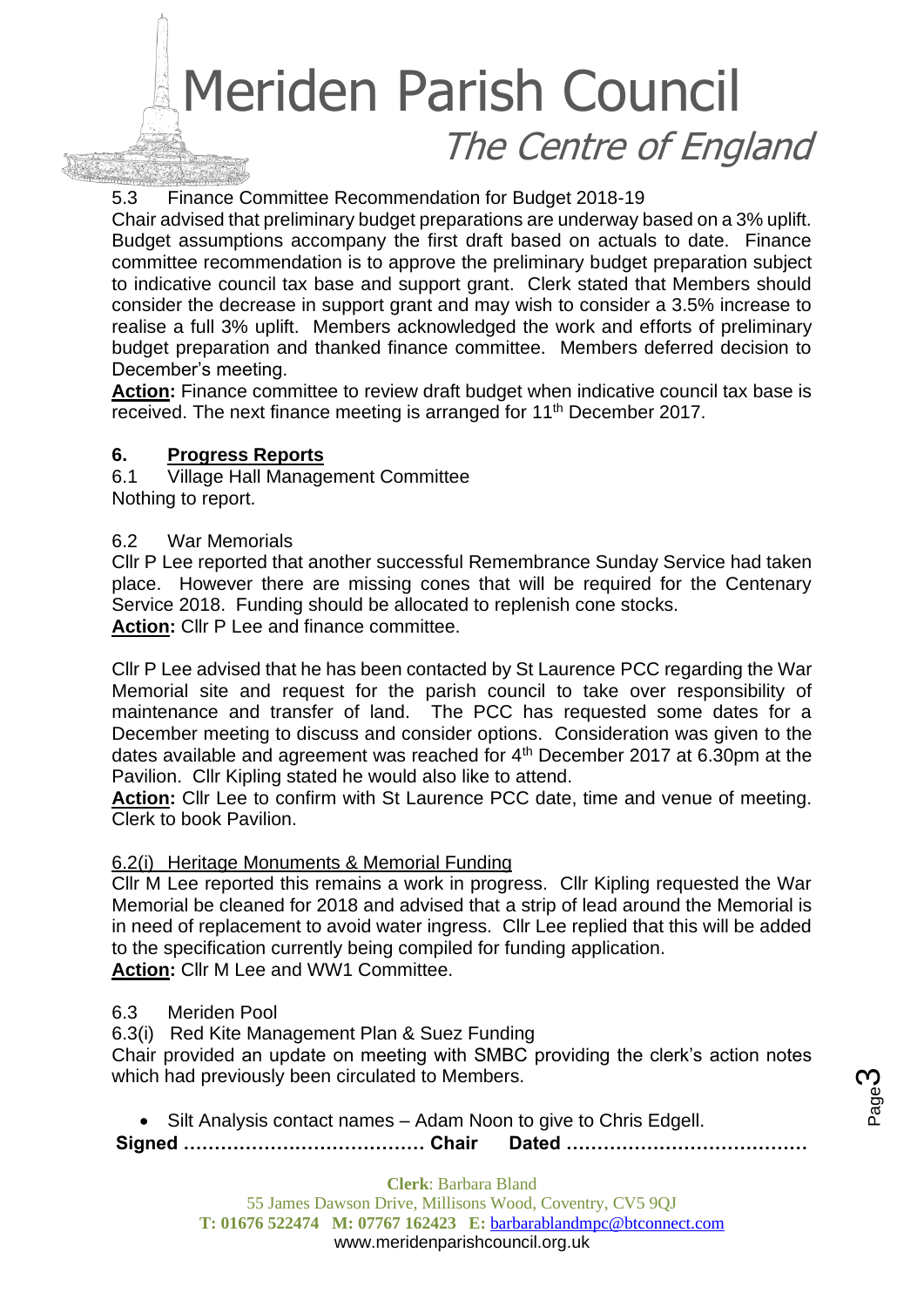## Meriden Parish Council The Centre of England

- Quotations for dredging Pool Chris Edgell.
- Red Kite, Nat Healey, to be contacted for specification and support re. Red Kite Management Plan – Chris Edgell.
- Pipework to be checked to see if still intact Oliver Monk.
- Contact Amey Chris Edgell.
- Contact Quarry Operators re. Silt disposal Parish Council.
- Contact Suez/Tarmac to confirm outline brief, planning and what we need to do to commence funding process – Parish Council.
- Immediate tidy of site including Berkswell Road/Pool boundary where footpath is overgrown; removal of dead branches; check potential branch fall – Chris Edgell.
- Rats to be reported to environmental team/SCH teams Chris Edgell.
- Check litter collection schedule and confirm if on reduced cycle Chris Edgell.
- European Funding Grey to Green from SMBC Adam Noon to advise.
- Suggested working group review date of above actions Monday  $4<sup>th</sup>$  December 2017 at 12 noon. Venue: Pavilion, Meriden Sports Park.

Chair further advised that SMBC has applied to be the conduit for European Funding; it is anticipated that the parish council will be able to apply for this funding. **Action:** Chair and clerk continue scoping exercise with SMBC officers to complete Suez application for funding.

6.4 Allotments

Nothing to report.

6.5 Footpaths/Forum Nothing to report.

#### 6.6 Quarries Liaison Group

Chair advised the next meeting is  $11<sup>th</sup>$  December. The issues around air quality have been taken to Harworth Estate for their support, for which Wardell Armstrong have been appointed to provide cumulative assessment of situation. The clerk will meet the environmental scientists, visit hotspots identified on triangular desk survey and information exchange.

**Action:** Clerk/Wardell Armstrong/Harworth Estate.

#### 6.7 Solihull Area Committee

Chair reported October's meeting received guest speakers from Fire & Rescue Services, giving an overview of service diversification as first responders and new commissioning model; and West Midlands Pension Fund regarding the level of difficulty clerks experience with monthly data inputting and access to Wolverhampton's pension portal.

The next meeting is scheduled for  $25<sup>th</sup>$  January 2017.

**Signed ………………………………… Chair Dated …………………………………**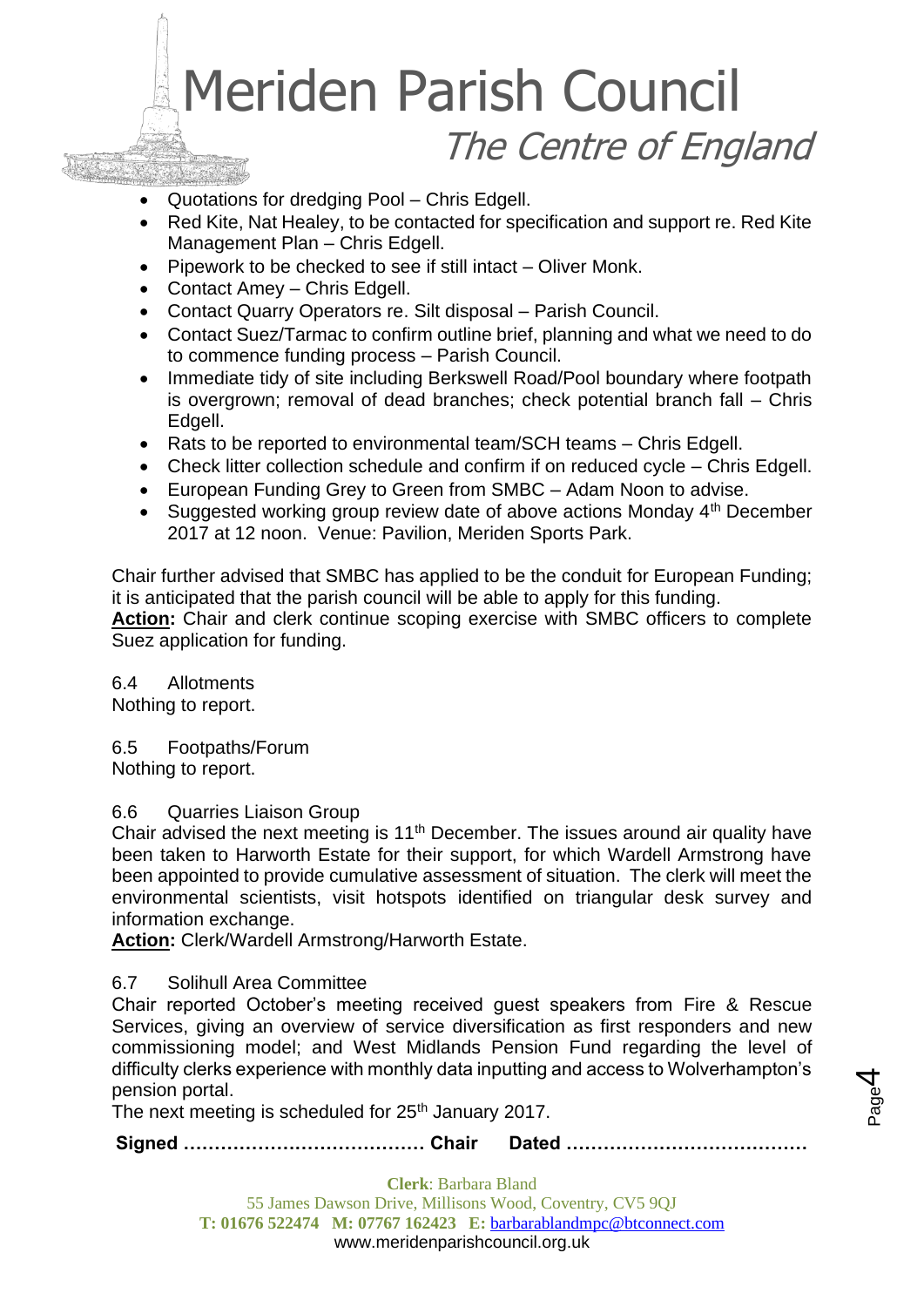

#### 6.8Tree Wardens & TPO List

Chair reported that she and the clerk had met with volunteer tree warden who is currently completing tree survey identifying new and updating TPO register. Some good ideas were explored and a further meeting is arranged for 4<sup>th</sup> December. **Action:** Chair, clerk and Tree Warden.

6.9 Community Surgeries There were no attendees.

6.10 Community Speed Watch

Chair reported November's speed watch initiative was cancelled due to number of trained staff available.

6.11 HS2 Nothing to report.

6.12 Meriden Sports Park (quarterly summary only)

Chair advised that the next joint meeting of Directors and Trustees will be 27th November 2017. The Trust to date has provided small grants to Scouts and Firebird Singers. Cllr Kipling advised that he had suggested the PCC applies for renovations and repairs. Chair stated that there is specific funding for Church Repairs and Renovations and she forwards the funding leads to the PCC.

6.13 Meriden Sport & Recreation Trust Update Nothing to report.

#### **7. Clerk's Report**

Clerk's report had been circulated prior to meeting. Cllr Kipling asked about Wright Hassall visit; chair replied that a review of parish council solicitors is required but beforehand a list of archived files, deeds and other legal documents held by Wright Hassall is needed. Specifically the work with Fields in Trust cannot be completed without confirmation of ownership of The Green and any covenants attached.

**Action:** Chair and clerk to attend Wright Hassall and update at December's meeting.

#### **8. District and Ward Councillor Reports**

Cllr Allsopp commented that he has recently attended an SMBC seminar on Borough housing need and he has reinforced there is no more land in Meriden, Balsall Common and Berkswell, and suggested SMBC housing numbers could be defended at enquiry. More work is being done on the use of brownfield site allocations. Cllr Allsopp will request the percentage of CIL. The latest Government report has changed how OAN (Objectively Assessed Need) calculations are made based on population. **Action:** Cllr Allsopp to request CIL percentage from SMBC.

|--|--|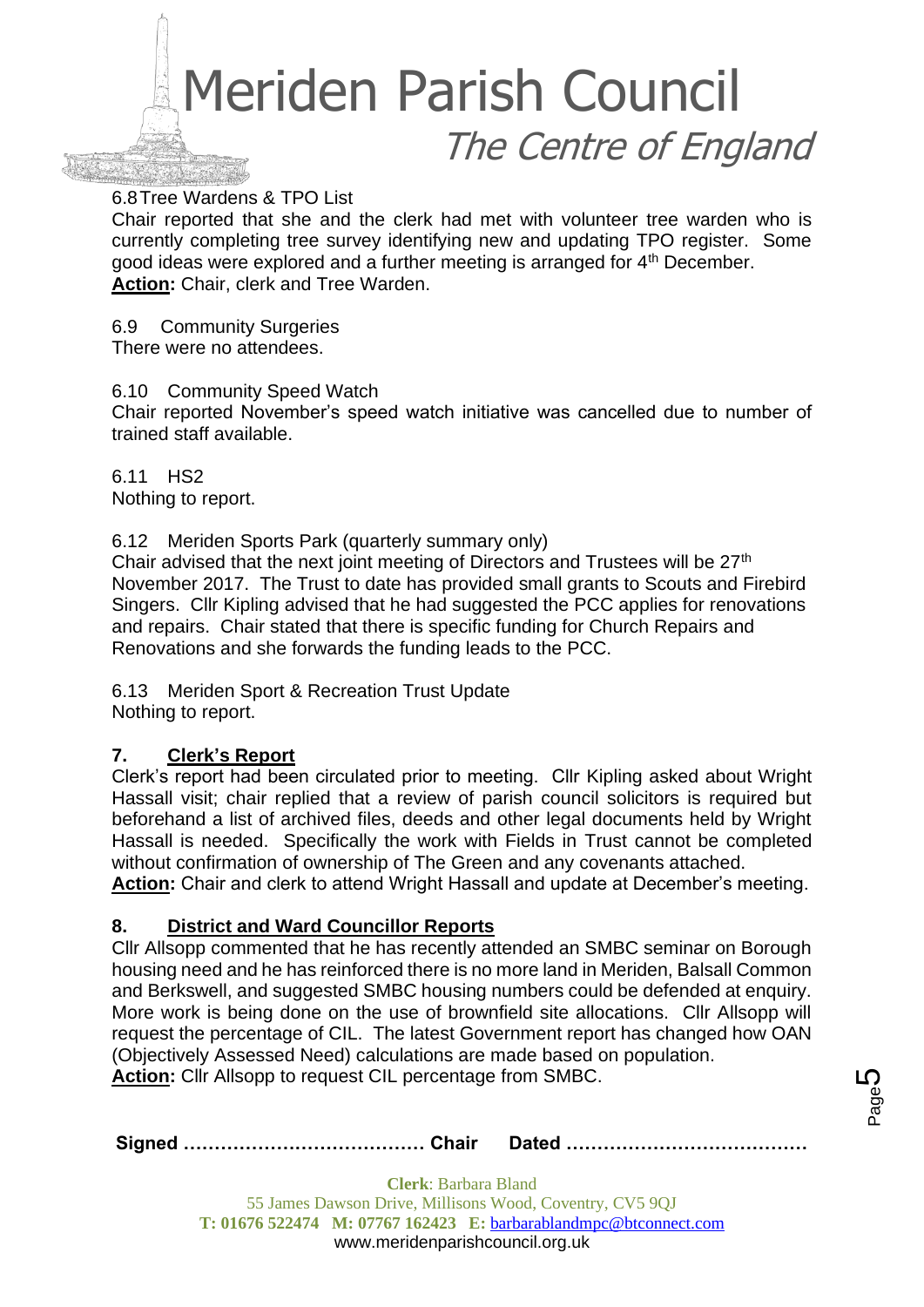Meriden Parish Council The Centre of England

#### **9. Correspondence & Communication**

Nothing to report. All emails circulated to Members.

#### **10. Meriden Village Matters**

10.1 Library Update This item deferred to January 2018

10.2 Village Commemoration WW1 Nothing to report.

10.2(i) WW1 Poppy Memorial Site Nothing to report.

10.3 Meriden Gate Nothing to report.

10.4 Taylor Wimpey (Transfer of Allotments/freehold land) Nothing to report.

#### 10.5 Highways

Chair reported that highways officers were currently looking at parking restrictions on Glovers Close, and the obstruction being caused by parked vehicles on Leys Lane, and lack of parking available for Digby Place residents. There has been communication between SMBC Highways, West Midlands Police and the clerk. There is a need to review TRO's throughout the Parish; Ashley Prior, Head of Highway Services has been invited to attend December's meeting to present his shared space concept and advise on a traffic management place for Meriden including existing parking restrictions. Further complaints have been received regarding a company van parked adjacent to Bull's Head on the corner of The Croft that is causing obstruction to pedestrian footpath. This has been reported to West Midlands Police.

**Action:** Chair, clerk, Neighbourhood Planning Group, Ashley Prior and West Midlands Police.

• Fillongley Road Bridge Repairs

One closed parish council and two open residents briefing sessions have been held by SMBC in the Library regarding the re-routing diversions proposed around Meriden. The open sessions were well attended by residents and local knowledge and suggestions were noted for a review of the proposed diversion routes. Balfour Beatty is appointed contractor; the work is expected to take 15 months to complete commencing early January 2018, with three weekend closures to A45 which will see all traffic re-routed through Meriden. Highway strengthening works will commence on 4<sup>th</sup> December to Walsh Lane and Eaves Green Lane. Cllr Allsopp commented that he had attended the Library and was impressed that David Hanger, Senior Highways Engineer leading on the Fillongley Bridge repairs, was prepared to go away and reconsider proposal based on resident feedback.

**Signed ………………………………… Chair Dated …………………………………**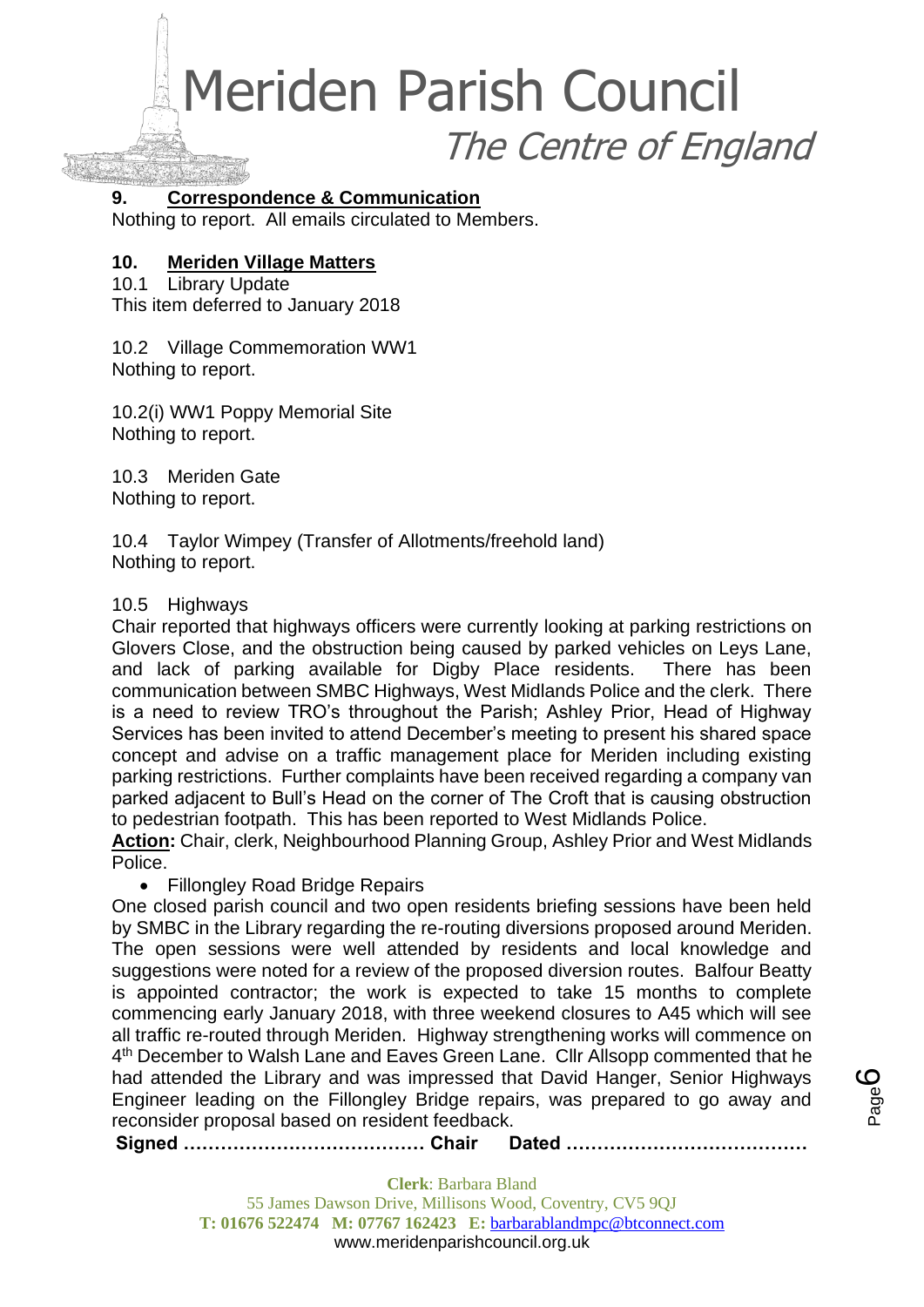

**Action:** SMBC Highways to email all residents attending briefing, parish council and wider local community with updates on review of diversion routes.

10.6 Land Registry & Ownership Nothing to report.

10.7 Solihull Neighbourhoods in Bloom 2018 Nothing to report.

#### 10.8 Litter

Clerk advised litter bins installed for Post Office and Coventry X1/82 service bus shelter at top of Meriden Hill.

#### 10.9 Mobile Mast Update

Cllr M Lee to contact Manor Hotel for December meeting.

**Action**: Cllr M Lee and Chair to liaise with Richard Marsh, General Manager of Manor Hotel, regarding mobile mast service provision.

#### 10.10 Local Council Award Scheme

Chair advised that this item is on Council Development day agenda; we need to consider a date for pre-assessment visit. There is one Member not registered using dedicated parish council email address; this must be addressed given new data protection legislation and implemented by May 2018.

**Action:** ALL. Clerk to formally write to Member offering practical and technical support to enable access, as this will prevent the parish council achieving Quality status.

#### 10.11Meriden Public Transport

Chair reported an outstanding result for residents. Members acknowledged the work of Cllr Nunn and his commitment to achieving a positive outcome.

#### **11. Solihull Partnership Forum**

Chair requested clerk to check that this Forum has not ceased. **Action:** Clerk to contact SMBC.

#### **12. Planning Matters**

12.1 Neighbourhood Planning Update

Cllr M Lee advised acknowledgement of the good work and team effort from chair, clerk and herself in completing pre-submission document of Neighbourhood Plan, reaffirmed by Cllr P Lee. The timeline was met and the document is now being content tested, polished and revised by Neil Pearce, Avon Planning. The next meeting will be 6<sup>th</sup> December at 6pm.

**Action:** Neighbourhood Planning Group.

|--|--|--|

Page  $\blacktriangleright$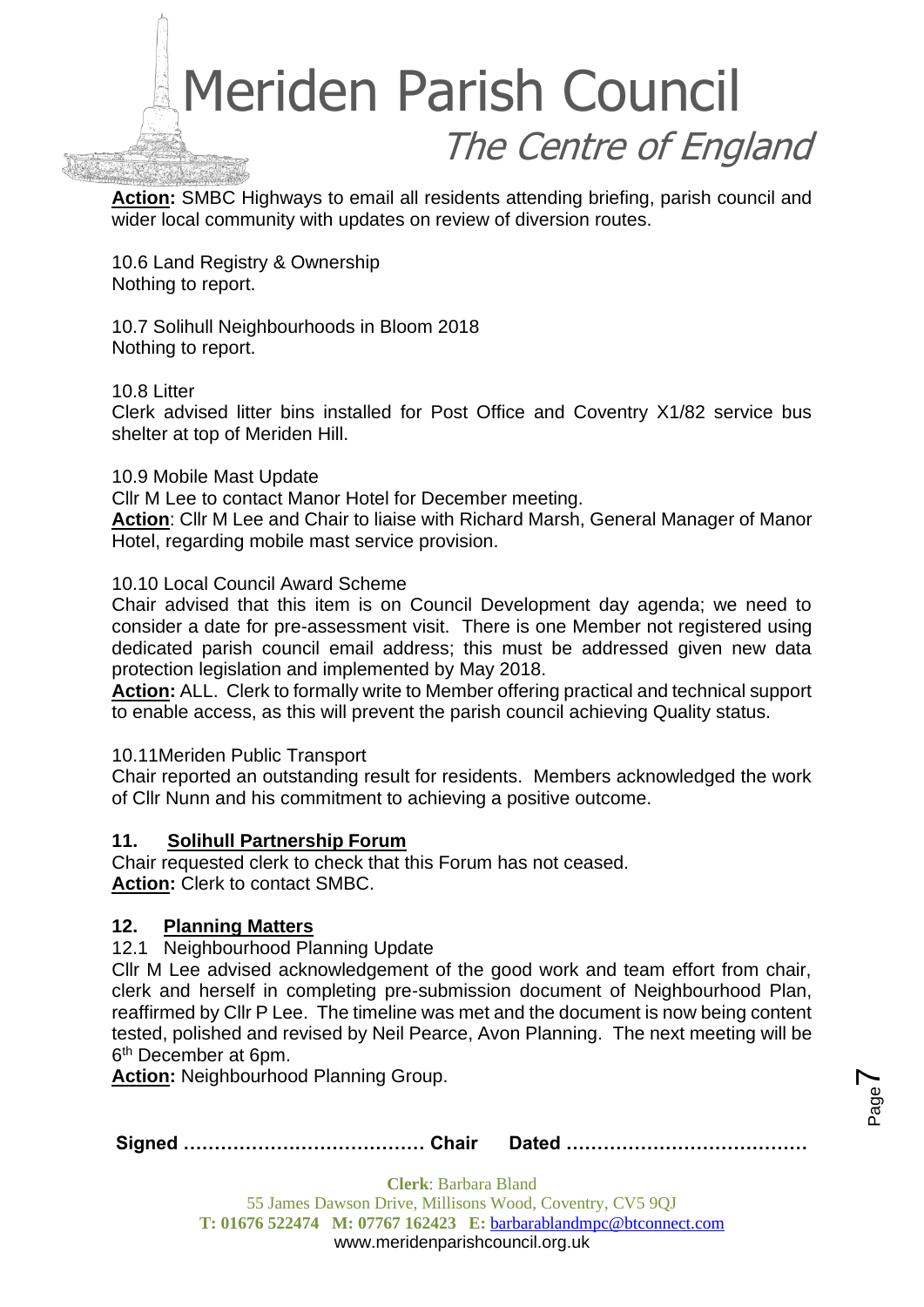# Meriden Parish Council The Centre of England

The Community Asset/Right to Bid work previously being undertaken needs reviewing. This work had been previously paid for and included in the first Locality grant funding. Chair of Neighbourhood Planning group to request update from Avon Planning. **Action:** Chair of Neighbourhood Planning group and Neil Pearce, Avon Planning.

#### 12.1(i) Locality Funding Bid

Cllr M Lee advised that there have now been two successful bids secured with the prospect of a further application being made in 2018 for technical support. **Action:** Cllr M Lee and Neighbourhood planning group.

#### 12.2 Neighbourhood Community/Ward Action Plan

Chair reported that a new Assistant Director, Alison McGrory, has been appointed. The role will focus on improving working with the third sector and parish and town councils. Members had previously been emailed the latest version of the Action Plan for reference and comment.

**Action:** ALL – please consider action plan updates and comments to clerk.

#### 12.3 Solihull Local Plan Review

Cllr M Lee advised that Tyler Parkes, Promoter for Site 10, Birmingham Road, Meriden, had attended November's Neighbourhood Planning meeting; information shared was that the site had three landowners and each site had an allocation of 50 houses which was a surprise. A letter to be written to SMBC expressing concerns over the housing numbers along with insisting on a comprehensive and collaborative approach and not piecemeal applications which would be contrary to SMBC's Local Plan.

**Action:** Chair and Cllr M Lee.

#### 12.4 Planning Application Status Updates

Chair reported no planning updates had been received. In the absence of Cllr Haque a request was made for the clerk to receive current planning status. Any difficulties in processing current planning applications should be referred to Cllr M Nunn. **Action:** Clerk, Cllr Haque and Cllr Nunn.

#### **13. Parish Council Development Day**

The next Development Day is arranged for Saturday 25<sup>th</sup> November 2017. **Action:** All.

Apologies received from Cllrs Kipling and P Lee due to work commitments.

#### **14. New Website**

Cllr M Lee advised that all profiles had been received; the website is 99.9% complete and any further work will be discussed at Council Development Day. Dates for content management training to be arranged with Real Point.

**Action:** Cllr M Lee to contact Real Point for training dates.

**Signed ………………………………… Chair Dated …………………………………**